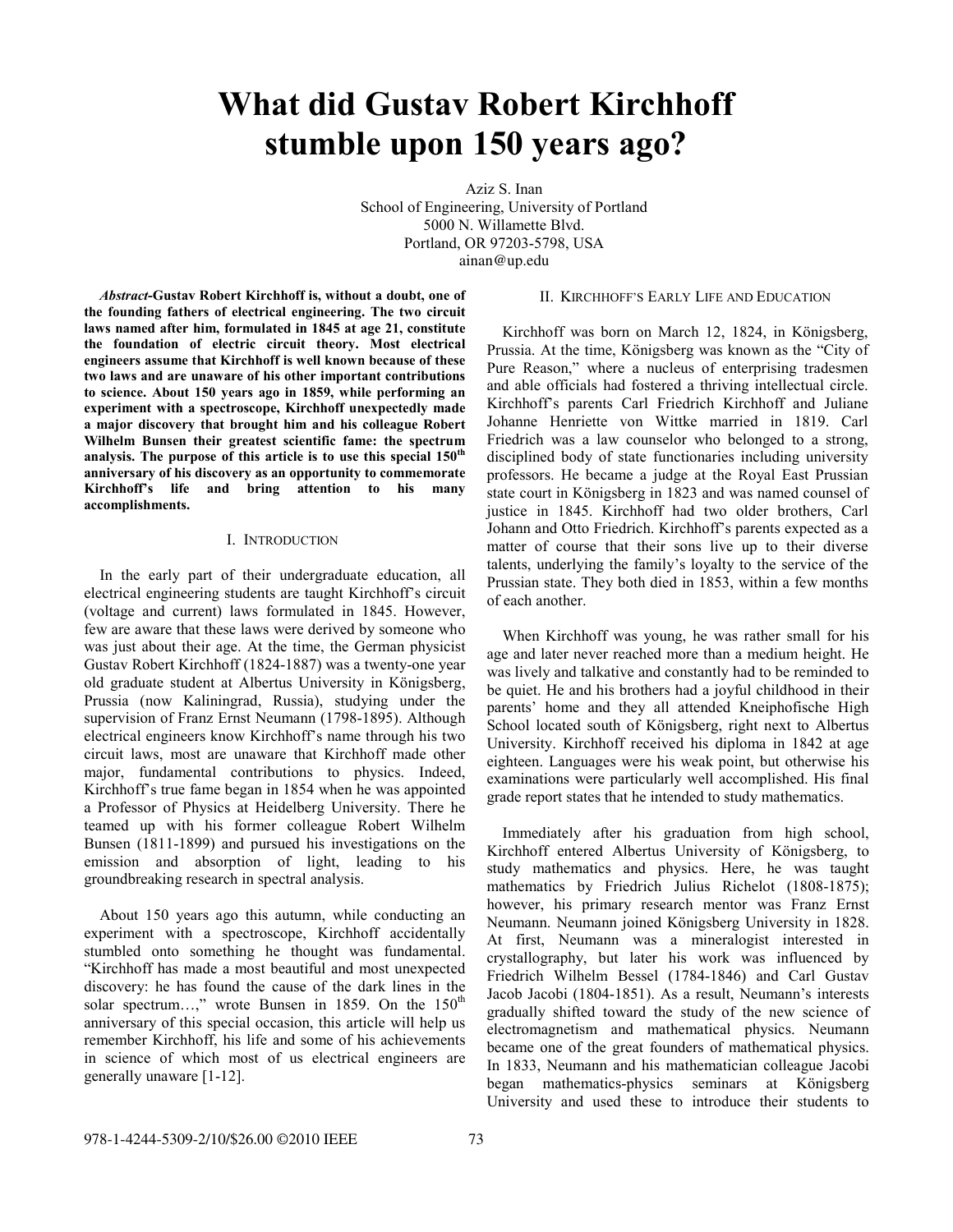methods of research. Jacobi was widely considered to be one of the most inspiring teachers of his time and one of the greatest mathematicians of all time. Unfortunately, in 1843 Jacobi suffered a breakdown from overwork and he never regained his health.

Kirchhoff was almost certainly among the students who attended Neumann's first lectures on magnetism and electrodynamics between 1843 and 1844 and it was mostly Neumann who made a significant impact and had a decisive influence on Kirchhoff's scientific education, achievements, and accomplishments. Kirchhoff studied potential theory with Neumann, who employed potential as an essential tool in his works on electromagnetic induction of 1845 and 1847. As a student at age 21, Kirchhoff published his first paper in *Annalen der Physik und Chemie* in 1845. This paper contained the well-known Kirchhoff's voltage law governing the relation between electromotive force and current in branched circuits. It also included Kirchhoff's current law. Kirchhoff states in this paper that this work is a continuation of Ohm's law, discovered by Georg Simon Ohm (1789- 1854) and published in 1827. Also, while studying at Königsberg University, at Neumann's suggestion, Kirchhoff spent two semesters in Berlin in 1846, supported by a stipend obtained from the Prussian government.

#### III. KIRCHHOFF'S EARLY CAREER

Kirchhoff graduated from Königsberg University in 1847. That same year, he also married Clara Richelot (1834-1869) the daughter of his mathematics teacher Friedrich Julius Richelot. Kirchhoff received a scholarship to study in Paris after his graduation, but the revolutions of 1848 intervened. Instead, Kirchhoff and his wife moved to Berlin. This was particularly a difficult time; tensions were high due to poor conditions in the German Federation. Unemployment and crop failures had led to discontent and disturbance; trouble was sparked by the news that Louis-Philippe had been overthrown by an uprising in Paris in 1848. There were revolutions in many German states and fighting in Berlin. Republican and socialist feelings meant that the monarchy was in trouble, but Kirchhoff was in a privileged position and was unaffected by events around him as he pressed forward with his career. In 1848 in Berlin, Kirchhoff attained the right to teach as a private tutor in a university. He qualified for a professorship in mathematical physics at the University of Berlin and taught there in an unpaid post for two years between 1848 and 1850. In 1850, Kirchhoff and his family moved to Breslau, Prussia (now Wroclaw, Poland) and he became the extraordinary professor of physics at University of Breslau.

From 1845 to 1857, Kirchhoff worked in Königsberg, Berlin and Breslau, focusing his attention to problems in theory of electricity. During this period, his studies and contributions were most strongly influenced by Neumann and Wilhelm Eduard Weber (1804-1891), whom he met in Berlin in 1846. Kirchhoff also incorporated Weber's model of electricity in his work during the 1850s. In a paper published in 1849, Kirchhoff successfully seated Ohm's law on a solid foundation that is in agreement with thenprevailing notions in electrostatics, by redefining the tension resulting from the contact of two different conductors as the difference of potential between the two. By reinterpreting Ohm's electroscopic force as a potential, Kirchhoff was able to retain Ohm's law while banishing the physically unacceptable notion that free electricity could exist in stable equilibrium inside a conductor.

In 1851, Robert Bunsen (1811-1899), Kirchhoff's senior by thirteen years, came to the University of Breslau for only a one-year term before he joined Heidelberg University in 1852. This brief period was adequate for the two men to establish a long-lasting friendship. Two years after Bunsen joined Heidelberg University, partly due to Bunsen's influence and partly because Kirchhoff at age thirty had already distinguished himself over many years as a researcher, he received an offer from Heidelberg University to fill an ordinary professor position as the Heidelberg physics chair. Kirchhoff missed his close connection with Bunsen after he left Breslau. In addition, this new job was a promotion with much better pay. Most importantly, Heidelberg would be a better, more congenial environment in which to develop his teaching and research. Kirchhoff accepted this offer and moved to Heidelberg in 1854. It was Heidelberg where, partly in collaboration with Bunsen, he made his greatest contributions to science.



Kirchhoff in Heidelberg/Kirchhoff with Bunsen

#### IV. KIRCHHOFF IN HEIDELBERG

The richest period of Kirchhoff's life was the twenty years he taught at Heidelberg, from 1854 to 1874, where he worked jointly with Bunsen. It was during the years 1859- 1862 that these two talented scientists together made the great discoveries of spectrum analysis. At the time, Bunsen was involved in photochemistry, analyzing various types of salt that impart specific colors to a flame when burned. He was using colored pieces of glass to distinguish similarly colored flames. One day, when visiting Bunsen at his laboratory, Kirchhoff suggested to him that a better analysis could be accomplished by passing the light from the flame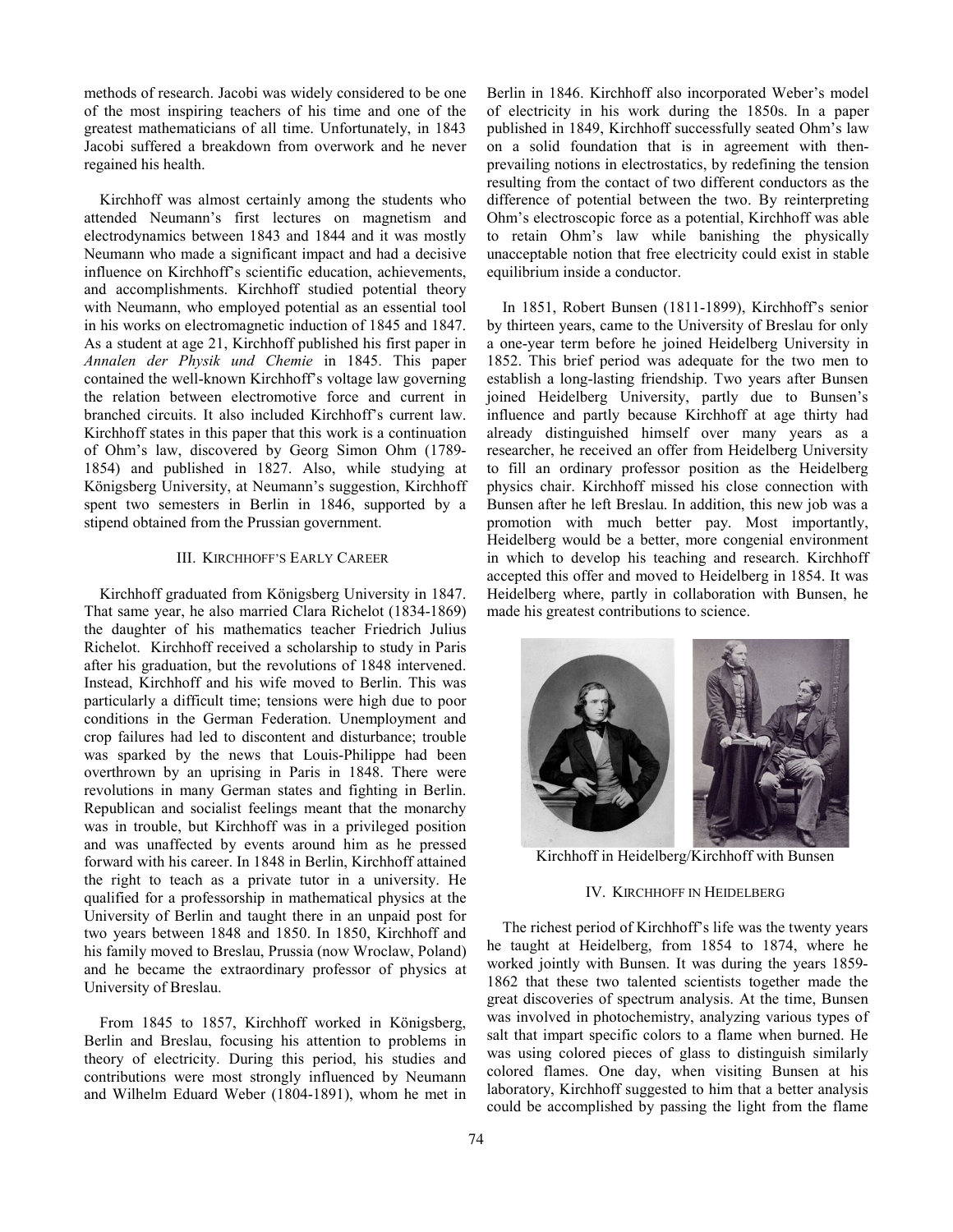through a prism. The two teamed up on the project, and through rigorous experimentation soon put in place a laboratory set-up incorporating this new method. The newly discovered Bunsen burner invented by Bunsen in 1857 furnished Bunsen and Kirchhoff a gas flame of fairly high temperature and low luminosity, in which chemical substances could be vaporized and a spectrum could be obtained, due purely and simply to the luminous vapor. Earlier investigators who had no Bunsen burners available were misled by the background of luminous lines and bands produced by heated carbon compounds.

Through the use of a spectroscope, it quickly became apparent to Kirchhoff and Bunsen that each chemical element produced its own characteristic pattern of colored lines when heated to incandescence. Thus, incandescent sodium vapor produced a double yellow line. Each element and compound showed a definite line spectrum which could be viewed, recorded, and measured. In a sense, elements were producing their own "fingerprints" or "barcodes" and the elementary composition of any mineral could be determined by spectroscopy. Spectroscopy, which had its origins in the demonstration by Isaac Newton (1642-1727) of the composite nature of light, suddenly had a vast new field of application. Kirchhoff and Bunsen wrote that spectral analysis promises "the chemical exploration of a domain which up until now has been completely closed."

By testing an extensive variety of chemical compounds, in 1860 Kirchhoff and Bunsen meticulously determined the unique characteristic line spectrum for each metal. (Kirchhoff's heavy use of spectroscope led to serious eye problems for him.) Their systematic application of spectroscopy to alkaline compounds demonstrated once again the power and importance of spectroscopy when it led to their discovery of two new alkaline elements. As was inevitable, a mineral water from Dürkheim displayed spectral lines that had not been recorded for any of the known metals. The conclusion was that an unknown element was involved. This led to the discovery of cesium announced in 1860. Furthermore, while studying a type of mineral called lepidolite in 1862, Bunsen discovered an alkali metal he called rubidium, an element used today in atomic clocks. Using spectroscopy, some ten more new elements were discovered by other scientists before the end of the nineteenth century and the field of spectral analysis had expanded enormously.

Kirchhoff went even further with spectroscopy. In 1859, while conducting an experiment with a spectroscope, Kirchhoff made an unexpected observation. It had long been known that two of the dark D lines of the orange-colored part of the solar spectrum observed by Joseph von Fraunhofer (1787-1826) in 1814 coincided with the yellow lines emitted by the flame of candles containing sodium. Kirchhoff allowed sunlight and sodium light to shine through the same slit in order that the dark line of the first and the bright line of the second might neutralize each other. Instead, the line was darker than ever. Kirchhoff observed that if the intensity of light increased above a certain limit, the same dark D lines were made much darker by the interposition of the sodium flame. Kirchhoff instantly felt that he had stumbled onto something fundamental, even though he had no explanation for it at that moment.



Spectroscope apparatus used by Kirchhoff and Bunsen

From this and other experiments, Kirchhoff concluded that when light passes through a gas, the light wavelengths absorbed by the gas coincide with the same wavelengths that the gas would emit when incandescent. In other words, a substance capable of emitting a certain spectral line has a strong absorptive power for the same line. In particular, the interposition of the sodium flame of low temperature is sufficient to artificially produce the dark D lines in the spectrum of an intense light source which did not show them originally.

The existence of the dark D lines in the solar spectrum meant that sunlight passed through sodium vapor on its way to the earth. This is attributed to absorption by a solar atmosphere containing sodium. The only place where the sodium vapor could exist would be in the sun's own atmosphere. Consequently, it was possible to claim that sodium existed on the sun. Comparing the dark lines of the solar spectrum with the spectral lines of metals, Kirchhoff concluded that in addition to sodium, iron, magnesium, copper, zinc, barium, and nickel also existed in the solar atmosphere. Immense prospects of ascertaining the chemical composition of the sun and other stars from the study of their optical spectra thus opened up.

Kirchhoff liked to tell this story about his banker: The question of whether Fraunhofer's lines reveal the presence of gold in the sun was being investigated. Kirchhoff's banker remarked, "What do I care for gold in the sun if I can not fetch it down here?" Shortly afterwards Kirchhoff received from England a medal for his discovery, and its value in gold. While handing it over to his banker, he observed: "Look here I have succeeded at last in fetching some gold from the sun." The gold in Kirchhoff's discovery was actually much greater in value because the spectral lines proved to be a guide not only to the great world of the outer cosmos, but to the infra-tiny world within the atom.